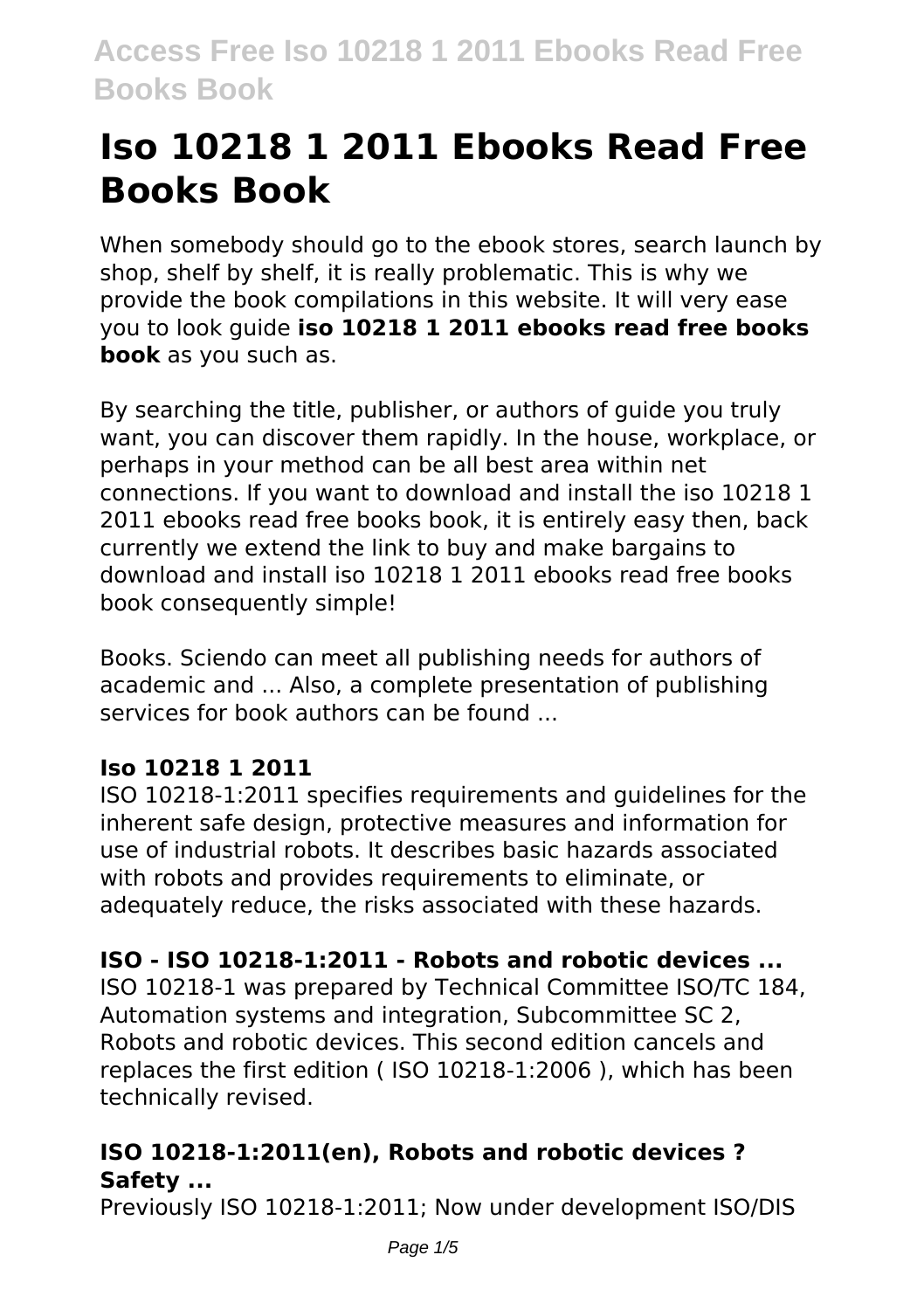10218-1 Got a question? Check out our FAQs. Customer care +41 22 749 08 88. customerservice@iso.org. Opening hours: Monday to Friday - 09:00-12:00, 14:00-17:00 (UTC+1) Keep up to date with ISO.

#### **ISO - ISO/DIS 10218-1 - Robotics — Safety requirements for ...**

ISO 10218 has been created in recognition of the particular hazards that are presented by industrial robots and industrial robot systems. This part of ISO 10218 is a type-C standard as outlined in ISO 12100.

#### **Part 1: Robots - ANSI Webstore**

ISO 10218-1:2011 Robots and robotic devices - Safety requirements for industrial robots - Part 1: Robots. Available for Subscriptions Available in Packages.

# **ISO 10218-1:2011 - Robots and robotic devices - Safety ...**

ISO 10218-1, Robotics - Safety requirements for robotics intended for use in an industrial environment - Part 1: Robots (revision) This standard is under revision to include the following: To make clear that an application can be collaborative.

#### **ISO 10218-1**

December 2011) (Learn how and when to remove this template message) ( Learn how and when to remove this template message ) ISO 10218 Robots and robotic devices — Safety requirements for industrial robots is an international standard for industrial robot safety, developed by ISO/TC 184/SC 2 "Robots and robotic devices" [1] in parallel with the European Committee for Standardization .

#### **ISO 10218 - Wikipedia**

ISO 10218 -1:2011 & ISO 10218 -2:2011 . Vocabulary lesson •A collaborative robot is a robot that can be used in a collaborative operation –Collaborative operation (Part 1, 3.4) – state in which purposely designed robots work in direct cooperation with a human within a defined

# **Safety Standards and Collaborative Robots**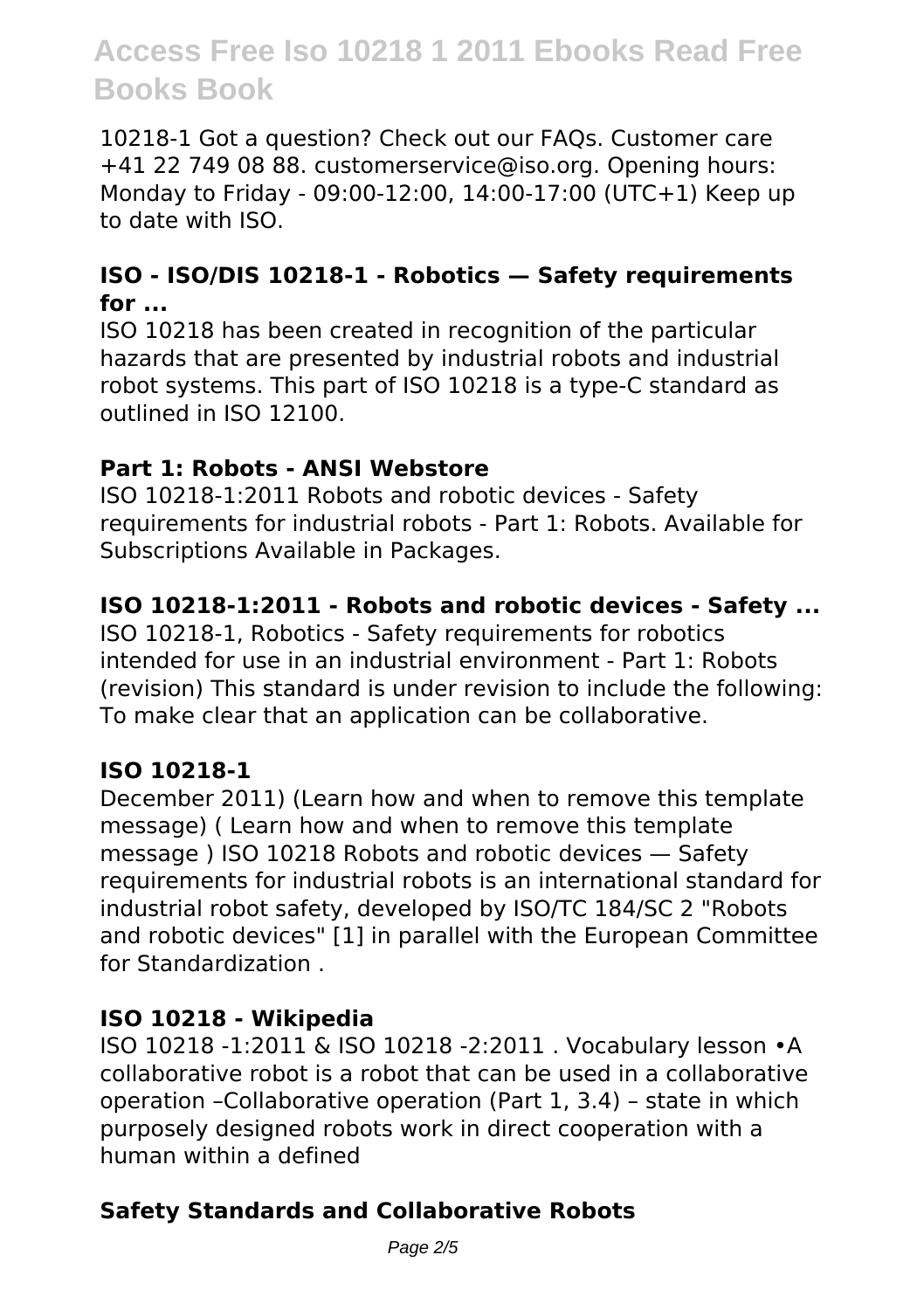ISO 10218-1:2006/Cor 1:2007 Robots for industrial environments — Safety requirements — Part 1: Robot — Technical Corrigendum 1. This standard has been revised by ISO 10218-1:2011. General ...

#### **ISO - ISO 10218-1:2006/Cor 1:2007 - Robots for industrial ...**

ISO 10218-2:2011 describes the basic hazards and hazardous situations identified with these systems, and provides requirements to eliminate or adequately reduce the risks associated with these hazards. ISO 10218-2:2011 also specifies requirements for the industrial robot system as part of an integrated manufacturing system.

#### **ISO - ISO 10218-2:2011 - Robots and robotic devices ...**

• ISO 10218-1 Robots & -2 Integration published in 2011. • These standards are based on the 1999 R15.06. • 1999 R15.06 was torn into two parts: robot manufacturer (-1) and requirements for systems (with end-effectors) & integrators (-2).

#### **Robot Safety Standard Update**

BS EN ISO 10218-1:2011 Robots and robotic devices. Safety requirements for industrial robots.

#### **BS EN ISO 10218-1:2011 - Robots and robotic devices ...**

The ISO 10218 - Robots and Robotic Devices Safety Package provides the general requirements for robots and robotic devices safety. It also provides provides the requirements to integrate robots and robotic systems.

#### **ISO 10218 - Robots and Robotic Devices Safety Package**

ISO 10218-2:2011 describes the basic hazards and hazardous situations identified with these systems, and provides requirements to eliminate or adequately reduce the risks associated with these hazards. ISO 10218-2:2011 also specifies requirements for the industrial robot system as part of an integrated manufacturing system.

#### **EN ISO 10218-2:2011**

ISO/TS 15066 / ISO 10218-1 / ISO 10218-2 - Collaborative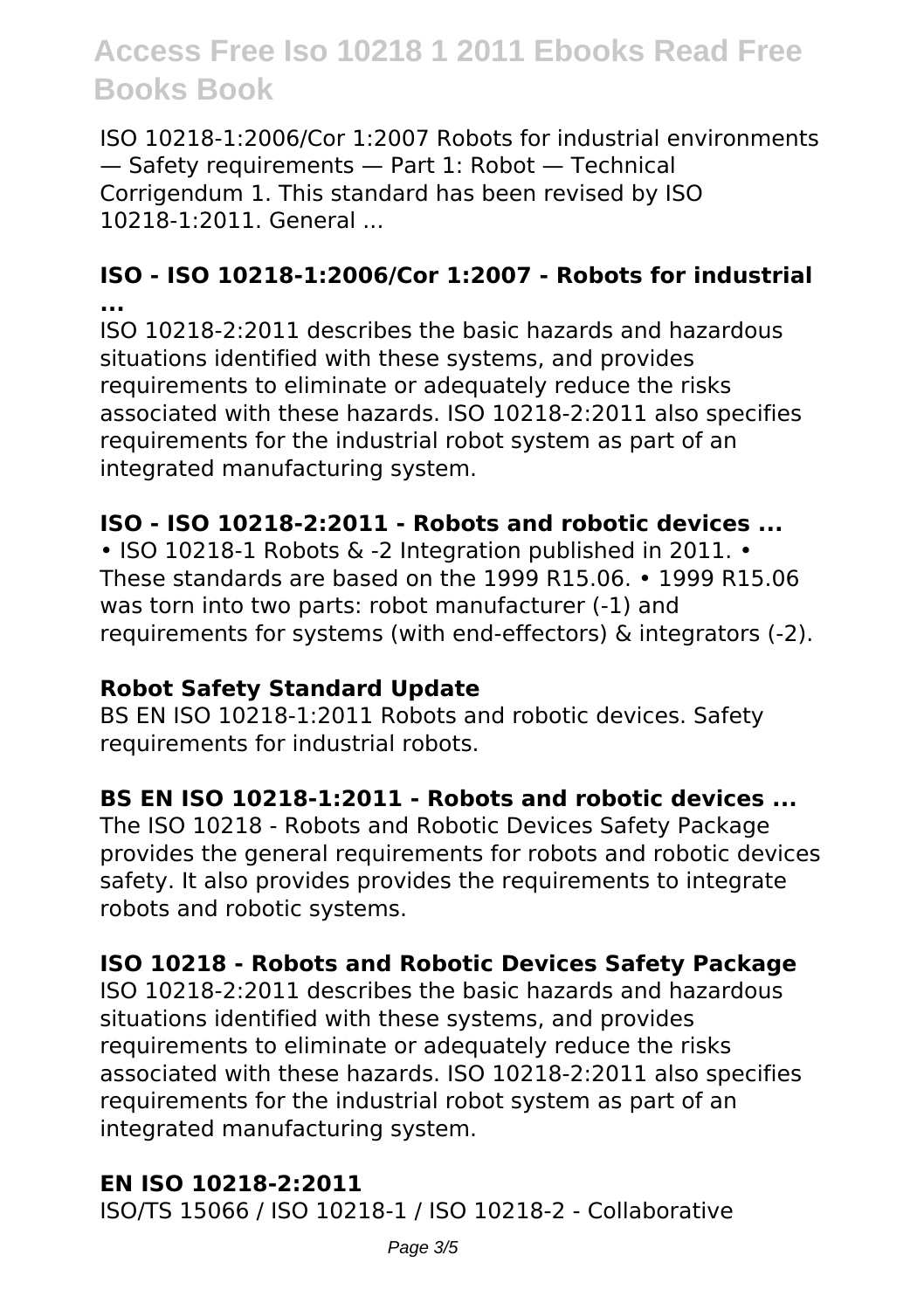Industrial Robotic Package enables a space within the collaborative environment where the robot system (including the work piece) and a human can perform tasks concurrently during production operation.

#### **ISO/TS 15066 / ISO 10218-1 / ISO 10218-2 - Collaborative ...**

buy en iso 10218-1 : 2011 robots and robotic devices - safety requirements for industrial robots - part 1: robots from sai global

# **EN ISO 10218-1 : 2011 | ROBOTS AND ROBOTIC DEVICES ...**

ISO 10218 standard and provided personnel and substantive input to that group. This is a national adoption of ISO 10218-1:2011 and ISO 10218-2:2011 which are presented in their entirety. This total revision of the requirements for personal safety related to Industrial Robots updates and replaces ANSI/RIA/ISO 10218-1-2007 which is withdrawn.

### **Presents: Draft Standard R15.06-201x**

This part of ISO 10218 specifies requirements and guidelines for the inherent safe design, protective measures and information for use of industrial robots. It describes basic hazards associated with robots and provides requirements to eliminate, or adequately reduce, the risks associated with these hazards.

#### **EVS-EN ISO 10218-1:2011 - Estonian Centre for Standardisation**

ANSI/RIA R15.06, ANSI/RIA/ISO 10218 and RIA TR R15.206 - HISTORICAL PACKAGE. The ANSI/RIA R15.06 / ANSI/RIA/ISO 10218 / RIA TR R15.206 - Industrial Robots Safety Package provides the fundamentals for industrial robots and systems as it pertains to the safety requirements.

# **ANSI/RIA R15.06 / ANSI/RIA/ISO 10218 / RIA TR R15.206 ...**

ISO 10218-2:2011 pertains to robot systems and covers aspects including the design, installation, operation, and maintenance of a robot system or cell. With the more recent emergence of collaborative robots (cobots), which are intended to operate in the same environment as human workers and typically to